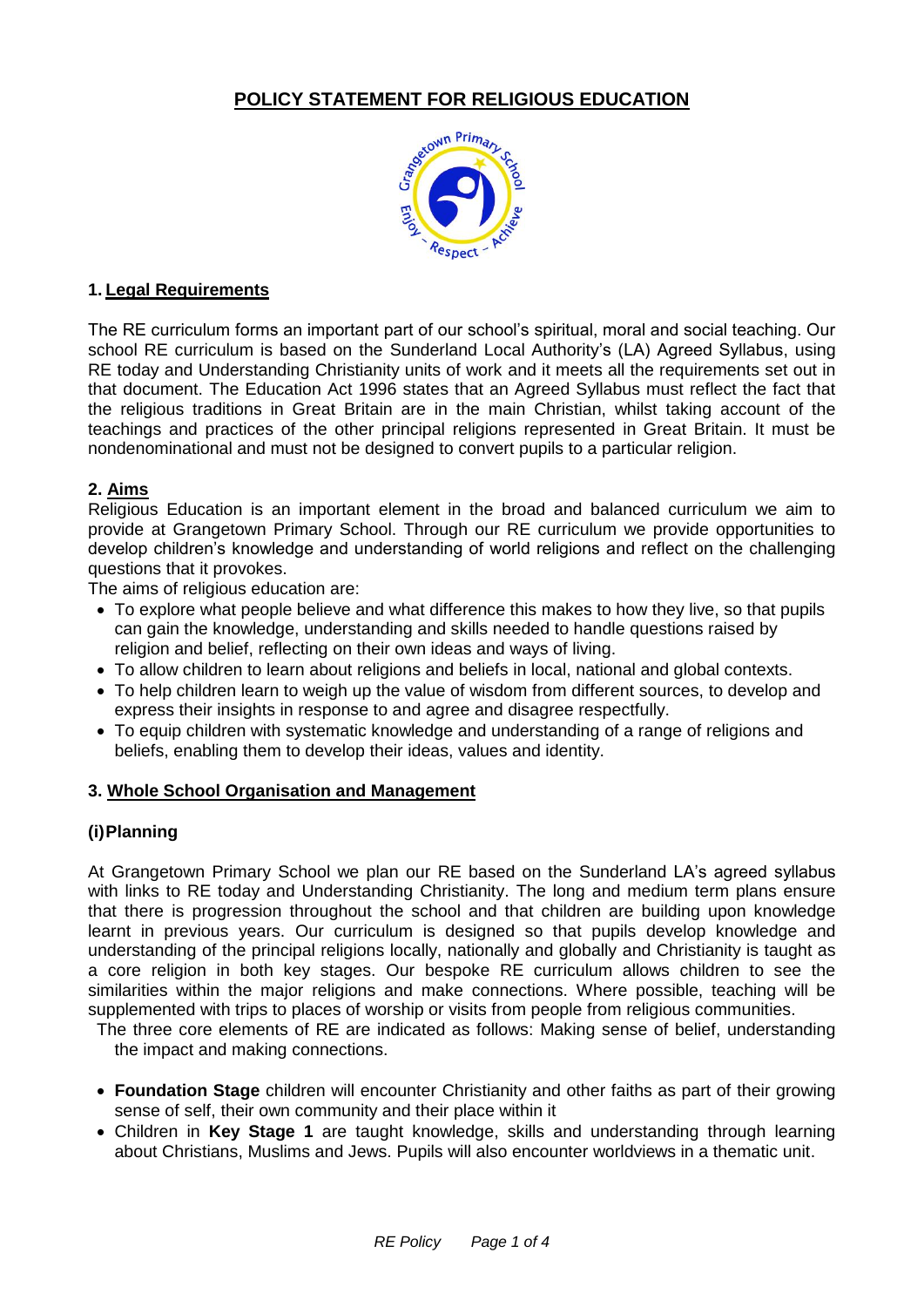Pupils in **Key Stage 2** are taught knowledge, skills and understanding through learning about Christians, Muslims and Jews and Hindus. Pupils will also encounter worldviews in a thematic unit.

## **(ii) Time Allocation**

As detailed in our local agreed syllabus, the recommended time allocation for RE is:

- **EYFS:** 36 hours of RE per year. Some short session can be implemented through continuous provision.
- **Key Stage One**: 36 hours of tuition per year
- **Key Stage Two:** 45 hours of tuition per year.
- RE at Grangetown Primary School can be delivered in a variety of ways such as a lesson every week, an afternoon every few weeks, a block of lessons or a dedicated day.

## **(iii) Assessment**

- Children's are assessed against the outcomes provided in each unit both throughout and at the end of each unit of work. Gaps in knowledge can therefore be addressed quickly.
- Foundation Stage pupils will be assessed in line with the EYFS framework and Reception children will be assessed against the Early Learning Goals.
- RE will have clearly defined outcomes for each lesson and for the unit of work. There is an overarching big question for the unit of work and smaller questions which ensure each outcome is met.

## **(iv) Continuity and Progression**

We draw upon the Local Agreed Syllabus and our Medium Term planning to ensure that skills, knowledge and understanding are built upon in a progressive way. Discussion between teachers and subject leader informally, and in Key Stage and Staff meetings, and the passing on of information at the end of the year, ensures cohesion, both within year groups (every skill taught builds upon skills already acquired) and between year groups.

#### **(v) Cross Curricular Links**

RE can be interweaved through themes and it can be taught through cross-curricular links including English, History, DT and drama and other activities or events (visits to local places of worship, Museums etc). As noted, this does not weaken the teaching of RE-specific skills – rather it provides a context within which those skills can be taught in a meaningful and relevant way. RE can also be taught as a stand alone subject, depending on the content being taught.

#### **(vi) Reporting to Parents**

Children's work and achievements for each school year are reported through the end of year report. In addition, teachers will use their own professional judgment to notify parents of any concerns &/or achievements as they see fit. Parent's also have the opportunity to meet with teachers in Autumn and Spring term through Parent Consultation days.

#### **4. Lesson Management and Organisation of Teaching**

# **(i) Planning**

- Teachers plan using a variety of teaching styles in order to provide a broad and interesting RE curriculum
- Our curriculum map shows the coverage of RE across each year group for the full year.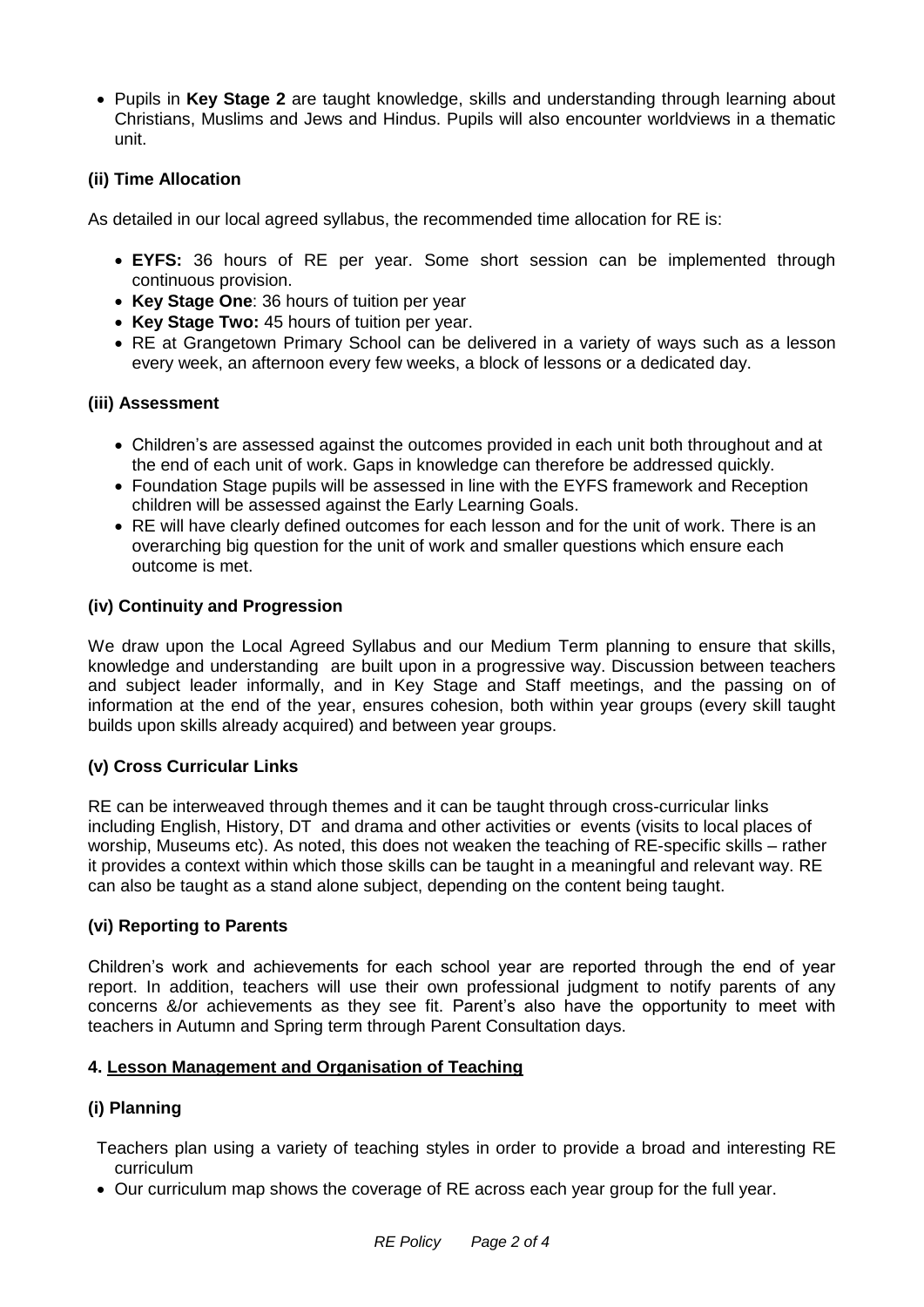- Medium term planning covers six units of work for each year group across the year. Each unit has an overarching big question with smaller questions for each lesson. Each unit of work has a list of key vocabulary, and is structured lesson by lesson with clear outcomes and skills being taught.
- Short Term plans are the weekly planning and this includes a section for the objectives/skills being taught, details of the activity and the success criteria. The teacher then evaluates the lesson against the outcomes.

## **Special Educational Needs**

We aim to make access to RE equal for all our pupils including our SEN pupils and gifted and talented pupils.

Provision will be made for pupils with special educational needs, where this affects their ability to participate and achieve in a RE lesson. The curriculum will be differentiated through the use of differing pupil groupings, adapted equipment and different levels of pupil activity. Children may need additional teacher or TA support, at times, to help them access the Curriculum.

#### **(ii) Differentiation – meeting the needs of all pupils**

At Grangetown Primary School RE is taught to all children, whatever their ability. We recognise that within classes, there is a wide variety of abilities and so we provide suitable learning opportunities that are matched to the needs of all children. This is done through providing support, differentiating activities and using a range of teaching and learning styles within lessons.

#### **(iii) Equal Opportunities**

All children have equal access to the RE curriculum, whatever their background or ability. Teaching is differentiated appropriately.

#### **(v) Health and Safety Implications**

All teachers are responsible for safety in their own lessons. All teaching and learning follows the school's Health and Safety policy.

#### **5. The Role of the RE Coordinator**

#### **(i)General**

The RE co-ordinator is responsible for the monitoring and implementation of the RE Curriculum, and the management of RE resources, as follows:

- take a lead in policy and planning development, in consultation with colleagues
- monitor progress in RE and advise on any action needed [see (ii) below]
- support colleagues in their development of detailed work plans and the implementation of the scheme of work and in assessment and record keeping activities
- take responsibility for the purchase and organisation of central resources [see (iii) below]
- keep up to date with developments in RE, locally and nationally, and disseminate this information to colleagues.

#### **(ii) Monitoring RE**

Monitoring of the curriculum is achieved through scrutiny of planning and through discussion in staff meetings and key stage meetings. For all Core Subjects, and for Foundation Subjects which are 'in-focus', the Coordinator is allocated non-contact time, some of which will be employed in observing teaching and learning. However, for subjects which are not 'in-focus', where no non contact time is available, there is still an expectation that the Coordinator will actively maintain the